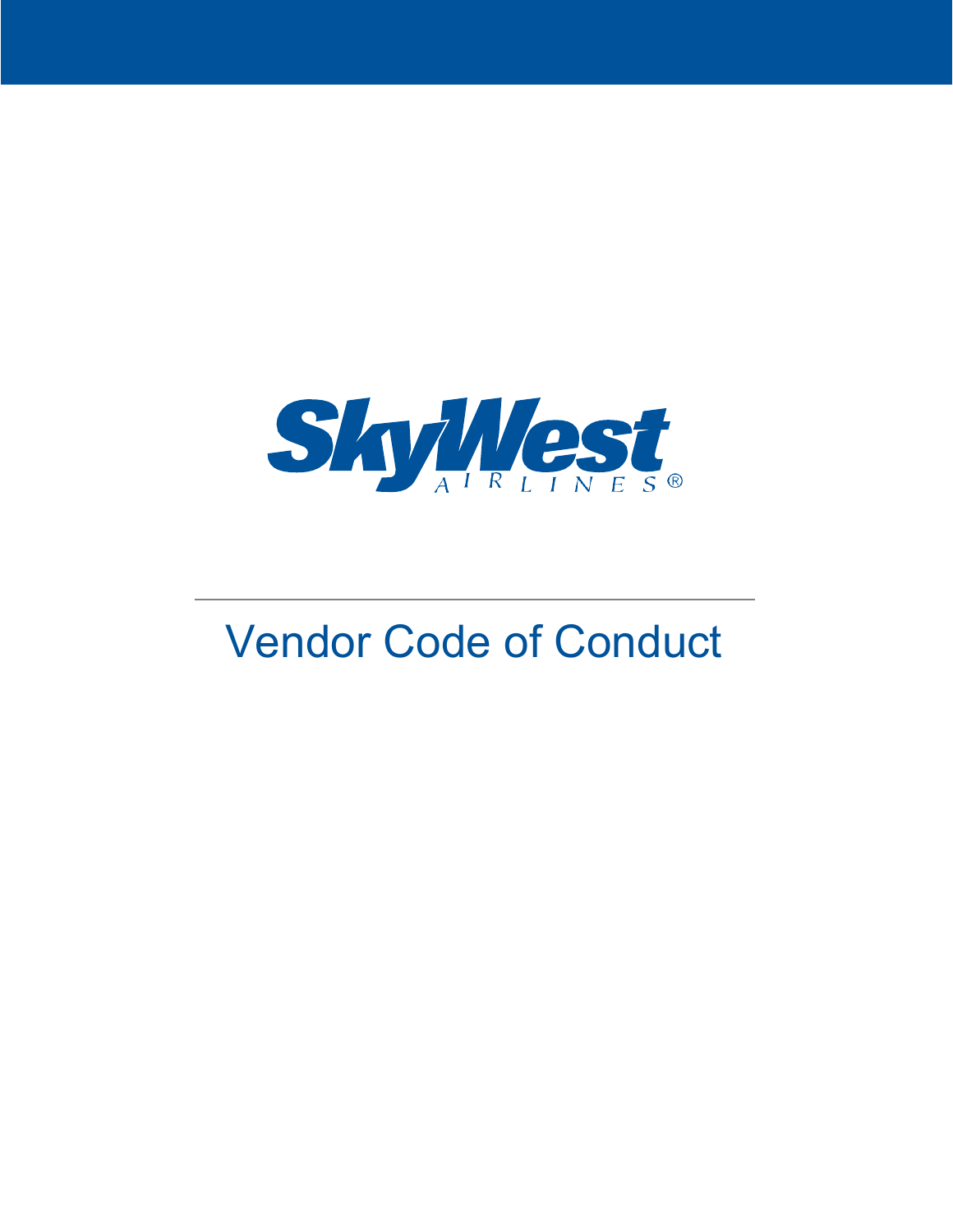## **VENDOR CODE OF CONDUCT**

#### **Overview**

With the largest regional airline operations in the United States, SkyWest remains committed to, and takes great pride in caring for our companies' customers, communities, and our environment. Our companies' vendors provide functions cross the SkyWest network and we rely on them to be safe, ethical, and to help us achieve our business goals. SkyWest will not willingly establish or maintain a business relationship whose employment practices do not align with Equal Employment Opportunity (EEO) compliance. SkyWest maintains an Affirmative Action Plan, including active employment of minorities, women, veterans, and individuals with disabilities. SkyWest makes positive contributions to the communities we serve and requires our vendors to do the same. This Vendor Code of Conduct describes SkyWest expectations of Vendors.

#### **Compliance by Vendors**

Vendors, their employees, and sub-contractors must comply with the Code and any applicable laws in the jurisdiction where the Vendor conducts business with, or on behalf of, SkyWest. Vendors are required to self-monitor compliance with this Code and be able to demonstrate and validate their compliance upon request. SkyWest may audit Suppliers or inspect their facilities to ensure compliance.

#### **Labor Practices**

- Vendors must not discriminate against employees with regard to hiring or terms and conditions of employment regardless of race, color, national ancestry, sex, sexual orientation, gender identity, marital status, national origin, religion, medical condition, disability, pregnancy, age or militarystatus.
- Vendors must comply with minimum working age laws
- Vendors must pay at least the legally-required minimum wage and provide all legallymandated benefits relevant to where work is performed
- Vendors must abide by the maximum legally allowed number of working hours and overtime. Mandatory overtime must not impair the health or safety of employees and adequate restperiods must be provided.
- Vendors must respect their employees' freedom of association and their right to engage in, or refrain from, collective bargaining.
- Employees must be engaged on a voluntary basis without force or threat.

## **Human Rights**

Vendors must conduct business in a manner that respects the human rights and dignity of all people and does not tolerate any conduct that contributes to, encourages or facilitates human trafficking, child labor, forced or compulsory labor, non-discrimination and human rights, employment conditions, ethical behavior, or any other human rights abuses. Vendors must support laws enacted to prevent and punish the crimes against human rights, including laws enacted to prevent and punish the crime of sexual exploitation of children, and to build awareness amongst its employees.

## **Safety and Health**

• Vendors must ensure a safe and violence free working environment and comply with allapplicable health and safety laws, reporting requirements, training, and promoting safety. Vendors must establish procedures, programs and systems to manage, track, and report occupational injury and illness.